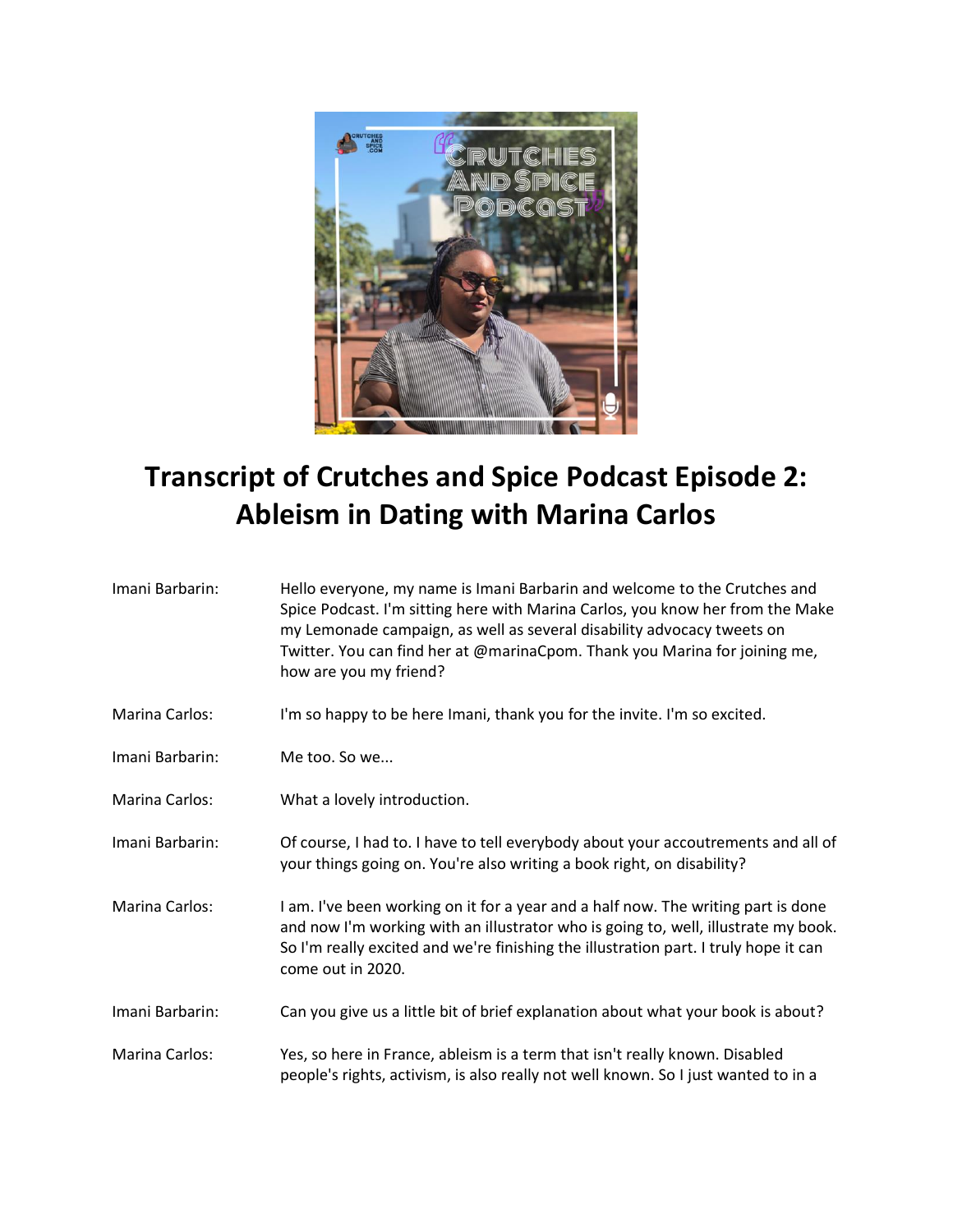|                       | really accessible way, explain what ableism was and is, sorry, and how it impacts<br>the lives of disabled people.                                                                                                                                                                                                                                                                                                                                                                                                                                                                                                                                                                                          |
|-----------------------|-------------------------------------------------------------------------------------------------------------------------------------------------------------------------------------------------------------------------------------------------------------------------------------------------------------------------------------------------------------------------------------------------------------------------------------------------------------------------------------------------------------------------------------------------------------------------------------------------------------------------------------------------------------------------------------------------------------|
| <b>Marina Carlos:</b> | So I talk about politics, I talk about representation, I explain what ableism is and<br>I also try to incorporate disabled activists that inspire me and what they bring in<br>the conversation. So I talk about Mia Mingus, for example, because there's<br>concepts like first intimacy, which I think are really important, and so I try to<br>translate them. Because in France there's many people who don't necessarily<br>speak English, so they don't have access to a lot of studies and concepts and<br>theories, and so I wanted to make a little book to really explain what ableism is<br>and how it introduced itself in our lives and how it impacts negatively, disabled<br>peoples' lives. |
| Imani Barbarin:       | Yeah, I'm very excited for it, I've seen some of the illustrations and it's so I love<br>it so much because it's so accessible just from a cognizance example, like you<br>can really grasp what's going on. But listen, we are not talking about advocacy<br>taking the lead today. We are talking about ableism in a whole different arena.<br>We're talking about it in dating. Woo!                                                                                                                                                                                                                                                                                                                     |
| Marina Carlos:        | Woo!                                                                                                                                                                                                                                                                                                                                                                                                                                                                                                                                                                                                                                                                                                        |
| Imani Barbarin:       | It's the topic that haunts disabled peoples' nightmares. No. So for those that<br>don't know, Marina and I know each other because I lived in Paris for about two<br>years, and she tweeted me that we should get dinner and hang out.                                                                                                                                                                                                                                                                                                                                                                                                                                                                      |
| <b>Marina Carlos:</b> | Imani came to my house, it was like winter time so we had this little romantic<br>set up, when I made some hot chocolate and marshmallows and it was quite<br>enjoyable, and we existentially matched, because we already really like each<br>other on Twitter and we really liked our personalities, but just seeing each other<br>for the first time, it's like then we clicked and it was a really great encounter.                                                                                                                                                                                                                                                                                      |
| Imani Barbarin:       | It was so much fun, it was so romantic, she made me hot chocolate, and then<br>she put marshmallows in it too, like little French marshmallows.                                                                                                                                                                                                                                                                                                                                                                                                                                                                                                                                                             |
| <b>Marina Carlos:</b> | I wanted the first introduction to be perfect.                                                                                                                                                                                                                                                                                                                                                                                                                                                                                                                                                                                                                                                              |
| Imani Barbarin:       | I was so about                                                                                                                                                                                                                                                                                                                                                                                                                                                                                                                                                                                                                                                                                              |
| <b>Marina Carlos:</b> | Imagining me serving?                                                                                                                                                                                                                                                                                                                                                                                                                                                                                                                                                                                                                                                                                       |
| Imani Barbarin:       | Yes it was our meeting story, that's our meet cue. So we met and then we hung<br>out all the time when we were in Paris, and we'd go to your place a lot and just<br>talk really, which was a lot of fun.                                                                                                                                                                                                                                                                                                                                                                                                                                                                                                   |
| <b>Marina Carlos:</b> | Imani even met my father.                                                                                                                                                                                                                                                                                                                                                                                                                                                                                                                                                                                                                                                                                   |
| Imani Barbarin:       | Yes, your dad was so nice, he came to my birthday party.                                                                                                                                                                                                                                                                                                                                                                                                                                                                                                                                                                                                                                                    |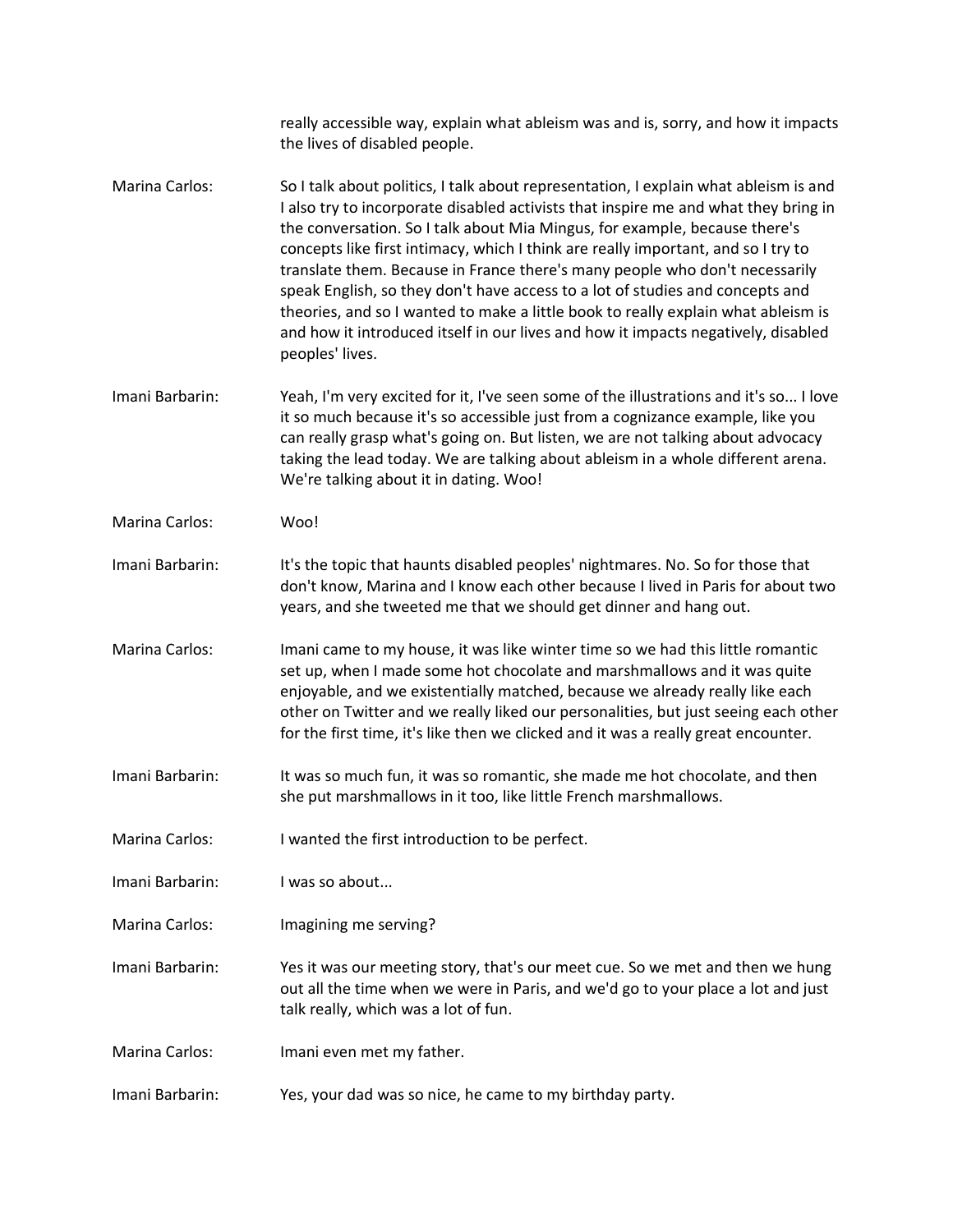| Marina Carlos:        | And Imani was so cute with her French accent, I loved it, I melted right there.                                                                                                                                                                                                                                                                                                                    |
|-----------------------|----------------------------------------------------------------------------------------------------------------------------------------------------------------------------------------------------------------------------------------------------------------------------------------------------------------------------------------------------------------------------------------------------|
| Imani Barbarin:       | I speak French, Marina always makes fun of my French accent, because she said<br>I sound like a mouse, because I go, "Oh, Je [00:04:23 foreign language]" and she<br>says, "You sound so cute." So we talked a lot, especially about dating, which is<br>always very difficult, and I found culturally it was so different in Paris, than it<br>was in the U.S.                                    |
| <b>Marina Carlos:</b> | I think that during our first meeting we talked a lot about dating, that's true. We<br>had our mutual stories, so we were getting to know each other we also, of<br>course, talked about our relationships, and so that was a big conversation and<br>big theme for our first meeting.                                                                                                             |
| Imani Barbarin:       | Yes.                                                                                                                                                                                                                                                                                                                                                                                               |
| Marina Carlos:        | I forgot about that, how                                                                                                                                                                                                                                                                                                                                                                           |
| Imani Barbarin:       | We dove right in, we were like, "We're just going to do it, we're just going to<br>talk about this." Because it sucks.                                                                                                                                                                                                                                                                             |
| Marina Carlos:        | Let's go in.                                                                                                                                                                                                                                                                                                                                                                                       |
| Imani Barbarin:       | Exactly, let's dive in. So can you tell me a little bit about your dating story? What<br>has it been like in Paris? Because you're not just Parisian, you're also<br>Portuguese. I don't know if you've dated anybody in Portugal? But                                                                                                                                                             |
| Marina Carlos:        | I did meet a guy when I was little, who was from my parents' village over there,<br>so it was like this summer crush, and it was my first boyfriend actually. And that<br>was when I was able bodied, because just for context, if people doesn't know,<br>I'm paraplegic. I had an accident when I was 16 years old and therefore I can't<br>move my legs and so I use a wheelchair all the time. |
| Marina Carlos:        | So my first boyfriend was before I became disabled, and since I became<br>disabled, I had two serious relationships, lasting for four years, each one. And so<br>the last one ended in 2016 and since then I've been dating, just dating, I'm not<br>in a serious relationship, and it's been an adventure, to say the least.                                                                      |
| Imani Barbarin:       | An adventure, that's a nice way of putting it. What is the hard things you have to<br>go through in your relationships? Do you tell them up front that you use a<br>wheelchair or do you meet them in person first? How does that go?                                                                                                                                                              |
| <b>Marina Carlos:</b> | Okay, so now we are diving into the dating apps world?                                                                                                                                                                                                                                                                                                                                             |
| Imani Barbarin:       | Mm-hmm (affirmative).                                                                                                                                                                                                                                                                                                                                                                              |
| <b>Marina Carlos:</b> | Of course friends, when they saw me and I was getting over my ex, and being<br>just more confident and better, they were, "Okay, you have to try dating apps                                                                                                                                                                                                                                       |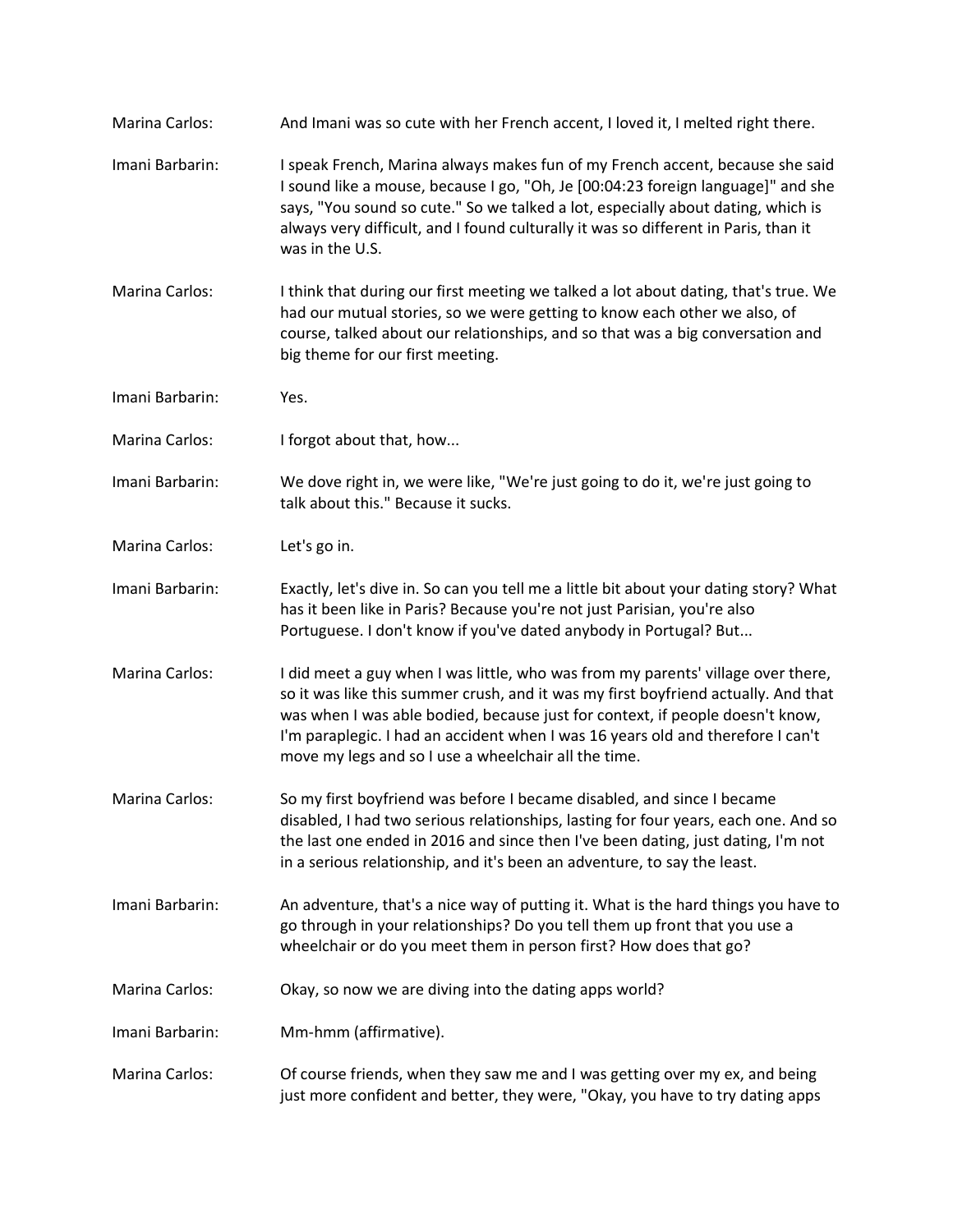now." And I was a little reluctant about it, because I actually read experiences of disabled people who had really bad things happening to them, like intimate questions, how people just being assholes, or really rude. So I was a little skeptical, like, "Okay, do I really want to do that or no?" And I was, "Whatever, let's just meet people and let's just see how it goes."

Marina Carlos: So the first question, and I think that's the first question every disabled people goes through, is do I present my disability? So do I talk about it in my bio, or do I maybe talk later when I'm actually with someone and tell them? And so I have a pretty difficult disability, so I can't really hide it. But I didn't want to put an explanation, or phrase in my bio saying, "So, I'm a paraplegic and I use a wheelchair," and in my social media, my profile picture is just me in my wheelchair in front of a blank white wall. So I was, well, "A picture speaks louder than words." So I'm just going to put that, you know, I'm just going to put this picture and just one close up with my face, because the one I put - which is on my social media - is like two years old, and even more than that.

- Marina Carlos: But I love that picture because, I think, it really just sums up who I am. And I feel really confident in this picture. And the thing is, I try to do the same pose since then, but I can't seem to have that resting bitch face, that really nice resting bitch face, and the pose, I think the picture is really nice but I can't seem to do it again more recently. So what I do is I put this picture, and another close up more recent.
- Imani Barbarin: Because you're all smiles now, that's why. You're always smiling. But you bring up a good point, I don't understand, because I could never tell when I was creating my dating profiles, do I just do the waist up? Do I not put my crutches? Do I just do the face? And it feels like, it's up to the individual person, but also it feels so disingenuous and then you're setting yourself up to fail when you meet them in person sometimes. Because then they'll see the whole thing, you can't really hide a physical disability.
- Marina Carlos: Exactly, it's the whole package.
- Imani Barbarin: Yeah.
- Marina Carlos: Yeah, and so I was thinking, "Okay, this picture is basically me." So I went to put it up, because with that picture I'm saying, "Okay, so this is what you are going to meet if we ever meet, so this is what you are going to see." And I think it was better this way than to just try to explain words. Worst of all, I don't really know what I will write, and if you just say, "I'm paraplegic", people don't know about it, which is normal because it is a specific disability. And I didn't want to put a whole essay about what my disability really was. So I just started with the photo, and I think it has worked really well for me on dating apps.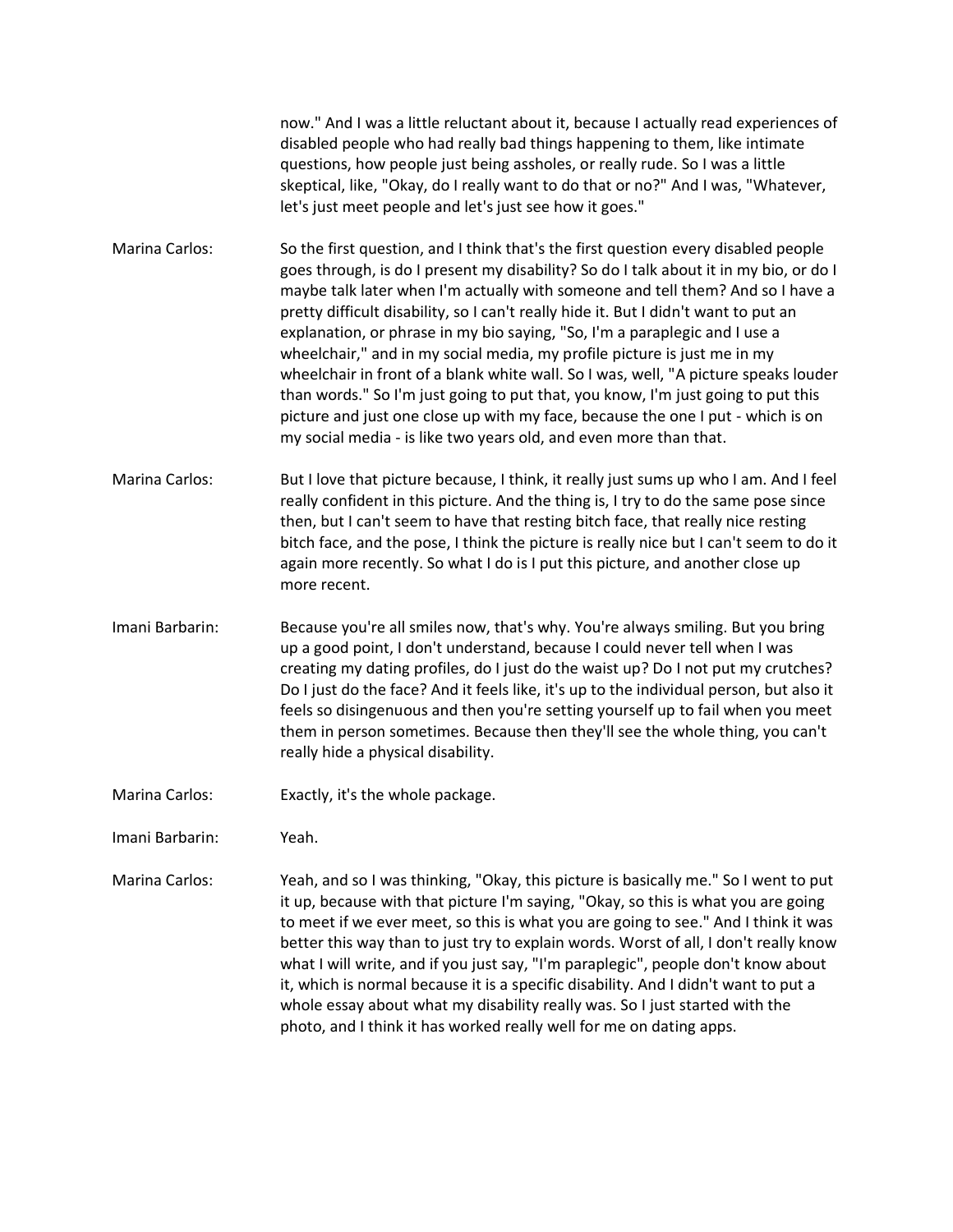Imani Barbarin: You live in Paris itself, you live in the eleventh, so do you find that you'd explain to people, "We may not be able to go to this restaurant, or that restaurant, or hang out here or there?" Marina Carlos: Yes, the thing is, in Paris, and I'm pretty sure it's the same in a lot of towns and cities et cetera, most of the social places, which is like coffee shops, restaurants, clubs, are not accessible. So just the fact to go to a place to meet people, you can't access it, which is already an obstacle, for disabled people to just meet people, you know? Imani Barbarin: Right. Marina Carlos: Fortunately, around me I have two or three cafes, so if I meet someone I can go there to meet them and I can come back to my house alone. So that is really reassuring, because you also don't want people to just come to your house, pick you up, you know. And also, other wheelchair users, putting your trust in someone that even you know, can be a little risky, because you never know how good people are with wheelchairs, and to navigate on sidewalks et cetera. But to meet someone and ask him, "Can I put my whole life in your hands please?" Imani Barbarin: That's terrifying. And then like-Marina Carlos: And I understand the same thing for me but also for the person who will do that. Because even my friends, sometimes are scared, because I don't know if the city's too dark, or there's just too many obstacles, so they are always a little like, "I don't want to hurt you, I don't want to make you fall." You know? So even with people you already know, it's kind of like, "Eh?" But even with a person you want to date, or you're interested in, you don't want to be like at first, "Can you come pick me up and help me with my wheelchair?" So I'm pretty fortunate about that, to just be able to go autonomously to a place and come back if the date doesn't go well. There's also that fact. Imani Barbarin: Yeah, I loved walking around your neighborhood, because it was fairly accessible, it was more accessible than the rest of Paris, I felt like. And it's just really hard, because I remember going out with other disabled people in Paris, and people would always be like, "Oh, I can lift you if it's not accessible." And I was like, "No, I don't want you to lift me or touch me, I want to be able to do this on my own." Do you find that? You said people get nervous about it? But do you find that people just flat out refuse to help if you're going out with them? Marina Carlos: I mean, I never was in that case at all. I'm always, when I go out with friends or whatever, they always want to help, so I never have a flat out, "No." But I think on dating apps, the fact that you're up front about it, it's already a filter, so if people don't want to, they're just not going to talk to you. Imani Barbarin: That's true.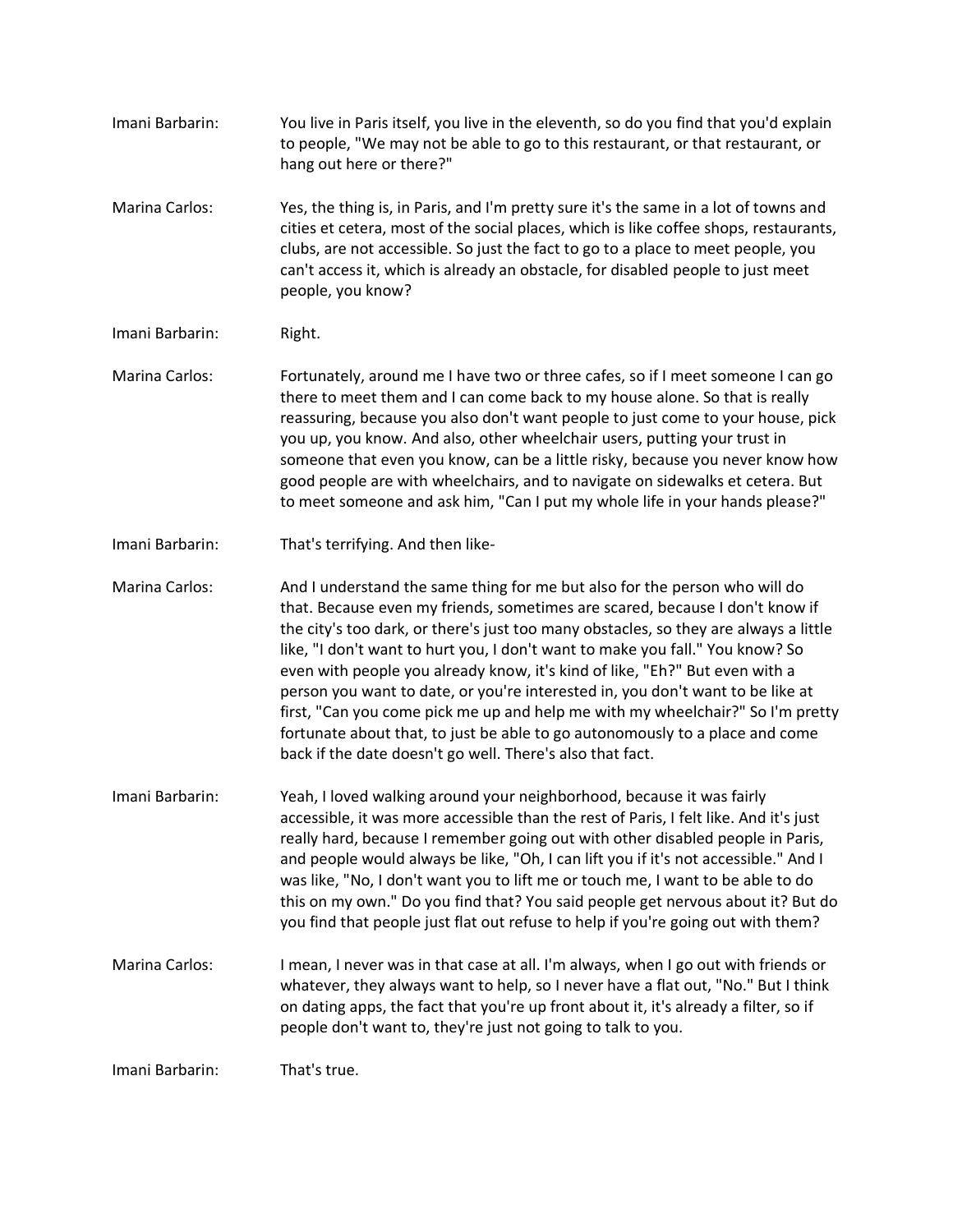| Marina Carlos:        | You are not losing anything, because there's people that don't really want to, I<br>would say, dig in that. So there's like a filter. But for me, I never flat out had<br>someone say, "I'm not going to help you." You know, like in a friendship or<br>romantic way.                                                                                                                                                                                                                                                                                                                                                                                                                                                                                                                                                                                                                                                                                              |
|-----------------------|---------------------------------------------------------------------------------------------------------------------------------------------------------------------------------------------------------------------------------------------------------------------------------------------------------------------------------------------------------------------------------------------------------------------------------------------------------------------------------------------------------------------------------------------------------------------------------------------------------------------------------------------------------------------------------------------------------------------------------------------------------------------------------------------------------------------------------------------------------------------------------------------------------------------------------------------------------------------|
| Imani Barbarin:       | Yes, and it can be very difficult. I remember the attitudes in Paris were very<br>different towards disability. It wasn't necessarily that you saw a lot of disabled<br>people in Paris, because I remember for the first six months, I could count on<br>one hand how many disabled people I saw, or physically disabled, who I saw in<br>Paris.                                                                                                                                                                                                                                                                                                                                                                                                                                                                                                                                                                                                                   |
| Marina Carlos:        | Six for me?                                                                                                                                                                                                                                                                                                                                                                                                                                                                                                                                                                                                                                                                                                                                                                                                                                                                                                                                                         |
| Imani Barbarin:       | Yeah, I'm like, "Where are"? Statistically in your mind, you're like, "I know<br>there's more, but why are there so few?" And it was unnerving, but it's just<br>because the city's inaccessible.                                                                                                                                                                                                                                                                                                                                                                                                                                                                                                                                                                                                                                                                                                                                                                   |
| Marina Carlos:        | Yeah, and one time I was having lunch with a friend in the street there, in Le<br>Terrace. And there were three persons in a wheelchair who passed through us,<br>and I was like, "There's definitely something happening here, because three<br>people in wheelchairs just coming through, like in our"                                                                                                                                                                                                                                                                                                                                                                                                                                                                                                                                                                                                                                                            |
| Imani Barbarin:       | Right, and I remember being on a bus, and this woman fell over in her<br>wheelchair, and nobody moved to help her, they were just like angry with her<br>for holding up the bus moving. Like what?                                                                                                                                                                                                                                                                                                                                                                                                                                                                                                                                                                                                                                                                                                                                                                  |
| <b>Marina Carlos:</b> | You know Paris is like the type of city where everything moves really fast. And<br>Parisians in France are really known of being rude. And not having any patience,<br>so that's clearly like a representation of how Parisians can be rude. And even<br>like me, in France, in Paris, the subway isn't accessible at all, there is like one<br>line which is accessible, and when I take the bus, which is a little more<br>accessible on paper, because practically the thing, sometimes the driver doesn't<br>stop, sometimes the ramp doesn't work, sometimes the bus is full and nobody<br>lets you in. And even myself, I had experiences where I wanted to go on a bus<br>and you explain this things, but the thing is, the ramp it's like 30 seconds to<br>come down and there's like a big noise from an alarm, which is like, "Beep,<br>beep, beep." Which is exactly the sound of the ramp coming down, and even<br>with that, people still don't move. |
| Marina Carlos:        | It's like they're with a stroller, and they don't move until you're in front of them,<br>and you're like, "Excuse me." You just aren't a thing like, "Please." [crosstalk<br>$00:16:39$ ].                                                                                                                                                                                                                                                                                                                                                                                                                                                                                                                                                                                                                                                                                                                                                                          |
| Imani Barbarin:       | And they get mad.                                                                                                                                                                                                                                                                                                                                                                                                                                                                                                                                                                                                                                                                                                                                                                                                                                                                                                                                                   |
| Marina Carlos:        | So yes, that's kind of difficult. And so when you're on a romantic night, it's just<br>exhausting, for yourself, and it's also like a little ruin the moment, because you                                                                                                                                                                                                                                                                                                                                                                                                                                                                                                                                                                                                                                                                                                                                                                                           |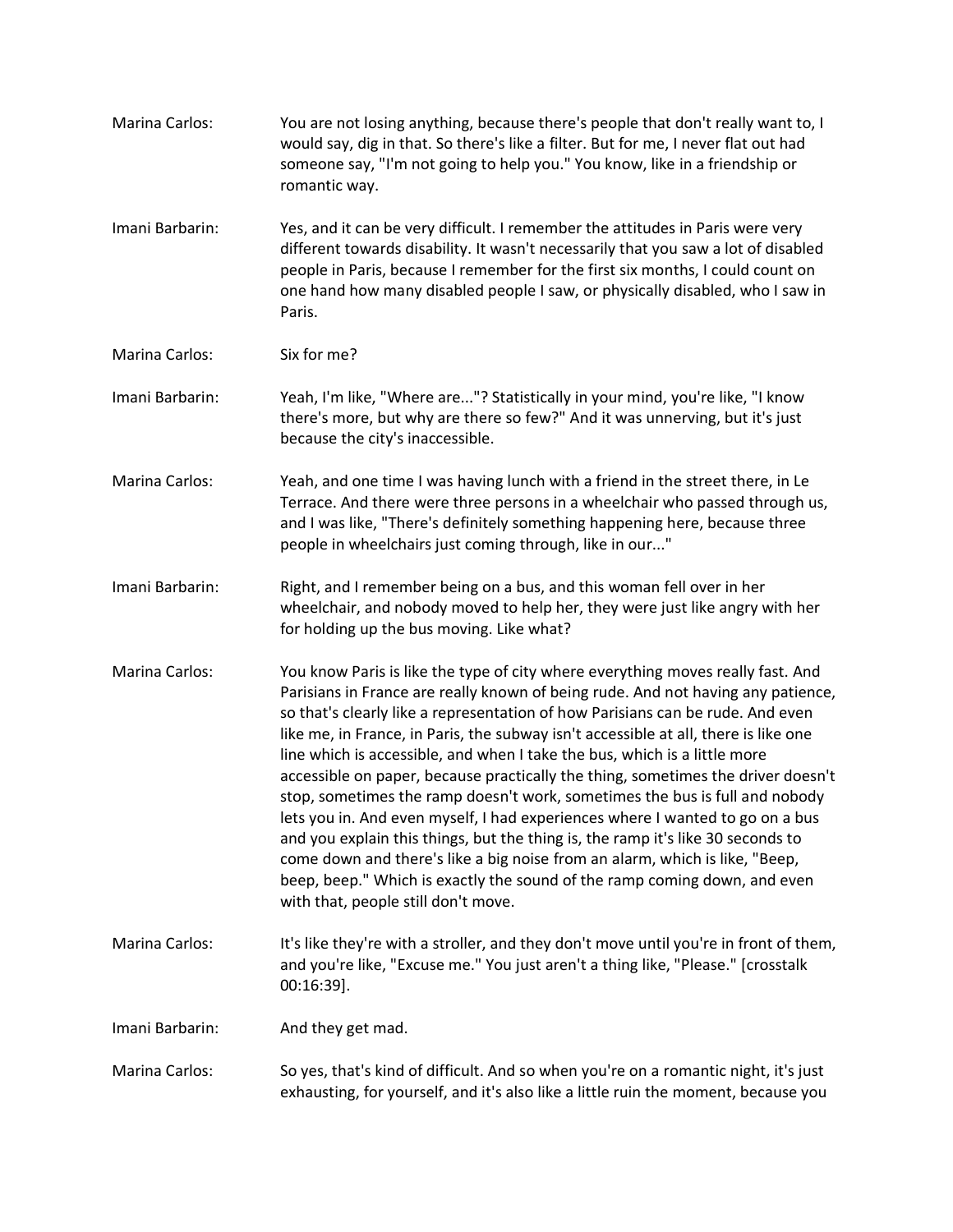|                       | just want things to be easy-breezy and just like a little stroll, in a romantic way,<br>and there's just those kind of things that happen that can take a toll on anybody<br>else.                                                                                                                                                                                                                                                                                                                                                                                                                                                                                                        |
|-----------------------|-------------------------------------------------------------------------------------------------------------------------------------------------------------------------------------------------------------------------------------------------------------------------------------------------------------------------------------------------------------------------------------------------------------------------------------------------------------------------------------------------------------------------------------------------------------------------------------------------------------------------------------------------------------------------------------------|
| Imani Barbarin:       | And I feel, like you said, it takes you out of the moment, and that person, even if<br>they weren't thinking about ableism, or thinking about disability in a<br>relationship, like they were just, "Oh this is a girl I'm dating who uses a<br>wheelchair," that ableism kinds of snaps them to, and it's like, "Oh, this is<br>something I'm going to have to deal with, with this person. And it makes it<br>harder to get people to stay because they're constantly in the battle with you,<br>and they weren't prepared for it.                                                                                                                                                      |
| Marina Carlos:        | Yes, and it can also take a toll on yourself. Because you're like, "This is all coming<br>because of me. I'm the one that needs this, I'm the one that has to do all this<br>organization, because places aren't accessible." So, even if you know that it's<br>not your fault, I mean, it's really difficult to not feel that little bit guilty, and to<br>not have the thing in your mind like, "Oh, if it wasn't for me it would be so much<br>easier."                                                                                                                                                                                                                                |
| Imani Barbarin:       | Yes, I know, and it makes you feel like you're the burden, and it just reinforces<br>that whole stereotype that we're burdens and that we make life harder, but<br>really                                                                                                                                                                                                                                                                                                                                                                                                                                                                                                                 |
| <b>Marina Carlos:</b> | Yes, [inaudible 00:18:23] life ever leaves the room.                                                                                                                                                                                                                                                                                                                                                                                                                                                                                                                                                                                                                                      |
| Imani Barbarin:       | I know, it's so much fun, I'm sorry, go ahead.                                                                                                                                                                                                                                                                                                                                                                                                                                                                                                                                                                                                                                            |
| Marina Carlos:        | No, it's okay. So I have a funny story about safety, I must tell you. I'm fortunate<br>to have restaurants and coffee shops nearby, but my first Tinder date actually<br>was a guy from L.A. he was here for holidays and the next day he was going back<br>to the U.S. and so we were planning to see each other, he had been with his<br>sister, and the thing is that here, the restaurants close really early. So if you<br>want to have a late night drink, you can't just stay in the bar until 1.00 am<br>because they close at 10:30, 11:00. And the thing is, I didn't want the guy to<br>come to my house, because I didn't feel safe, I thought he was going to be<br>awkward. |
| Marina Carlos:        | Because when you're in a public space for coffee, there's animation around, so<br>you can always pick something up and talk about that. But when you're in my<br>house, there's not much happening here, so you're just like the table, and the<br>sofa, I mean, it's really awkward and even more for a first date. So I was<br>thinking, because I really liked this guy, and I wanted to do something fun, so it<br>can seem really cheesy and not fun at all, but we met in May and the weather's<br>still pretty nice, even at night. And there's not a lot of people in the streets, on<br>the roads, because in May you have a lot of holidays in Paris, in France.                |
| Imani Barbarin:       | Yes, you do.                                                                                                                                                                                                                                                                                                                                                                                                                                                                                                                                                                                                                                                                              |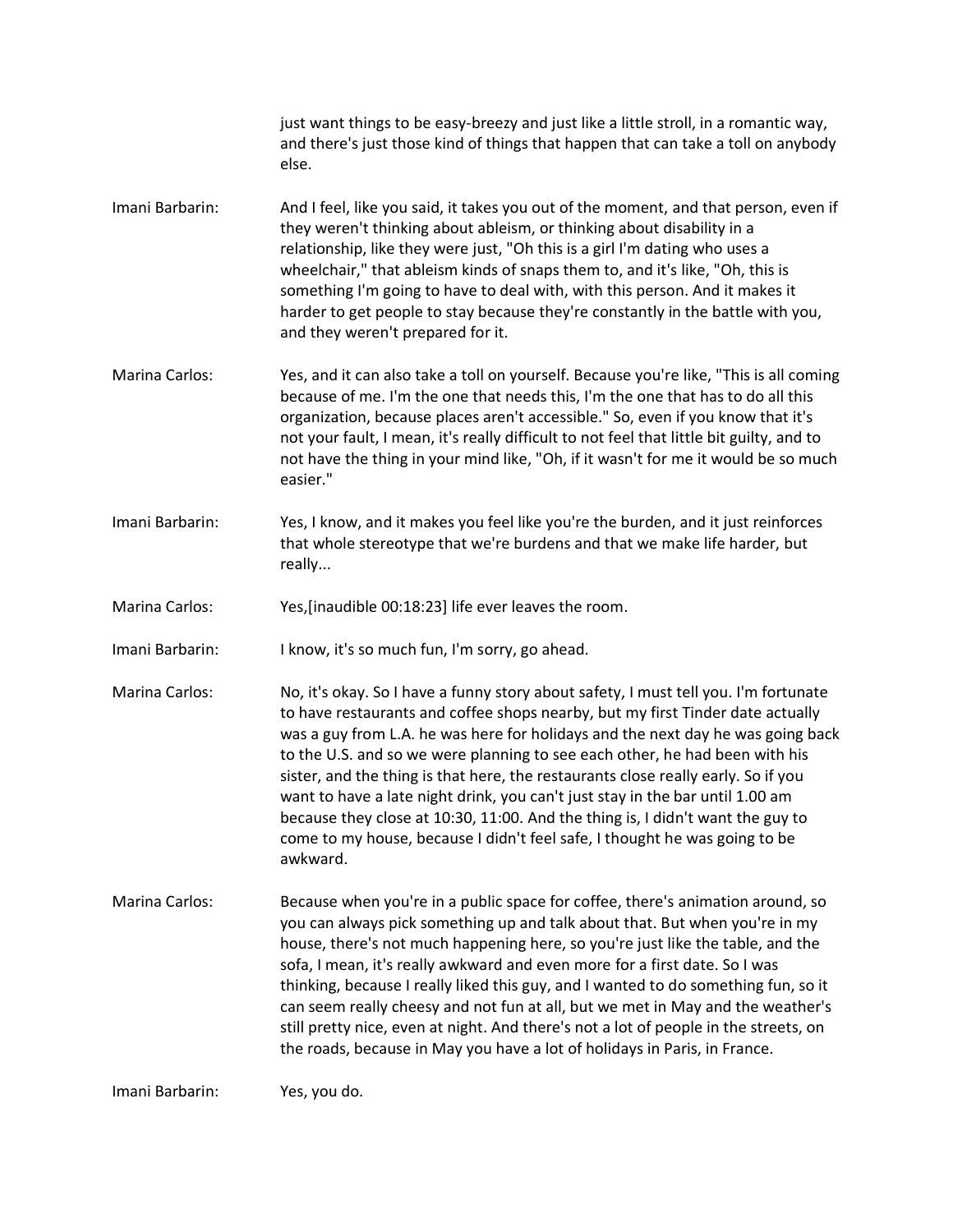| <b>Marina Carlos:</b> | So I actually told him, "Do you want to go for a ride?"                                                                                                                                                                                                                                                                                                                                                                                                                                         |
|-----------------------|-------------------------------------------------------------------------------------------------------------------------------------------------------------------------------------------------------------------------------------------------------------------------------------------------------------------------------------------------------------------------------------------------------------------------------------------------------------------------------------------------|
| Imani Barbarin:       | Oh my God!                                                                                                                                                                                                                                                                                                                                                                                                                                                                                      |
| <b>Marina Carlos:</b> | So I was in my car and I drove him in a Paris by night thing.                                                                                                                                                                                                                                                                                                                                                                                                                                   |
| Imani Barbarin:       | That's so cute.                                                                                                                                                                                                                                                                                                                                                                                                                                                                                 |
| <b>Marina Carlos:</b> | Yeah, and it was a really great idea. I was really excited about it and it went<br>really well, and so after that we came to my house and we had a great night. But<br>the thing is, when I recounted the date to my friend, I actually realized that I<br>didn't want the guy to come to my house because it wasn't quite really safe, but<br>I actually brought him to my car, which is an even more little space, which the<br>guy could have made anything he wanted, you know what I mean? |
| Imani Barbarin:       | Yeah.                                                                                                                                                                                                                                                                                                                                                                                                                                                                                           |
| <b>Marina Carlos:</b> | I felt in control because it was my car, my town, I was driving, but when you<br>think about it, it could have been really dangerous, and so I was like, "Wait a<br>minute, why did I do that? Who does that?" Well apparently me, I do that. But I<br>will never do that again                                                                                                                                                                                                                 |
| Imani Barbarin:       | That's a true-                                                                                                                                                                                                                                                                                                                                                                                                                                                                                  |
| Marina Carlos:        | even just in the spur of the moment.                                                                                                                                                                                                                                                                                                                                                                                                                                                            |
| Imani Barbarin:       | It's a true chaotic disability moment, and that's one of the things that people<br>won't talk about, is that different aspects to accessibility sometimes means<br>inviting complete strangers into your own space.                                                                                                                                                                                                                                                                             |
| <b>Marina Carlos:</b> | Exactly, yeah.                                                                                                                                                                                                                                                                                                                                                                                                                                                                                  |
| Imani Barbarin:       | Like I would date these guys, and I would be like, "Come over my place. Because<br>first of all I'm tired, my back hurts and I don't feel like walking four blocks to<br>meet you." And reflecting on that now, I probably shouldn't have done that as                                                                                                                                                                                                                                          |
|                       | many times as I did. But it was also that. And also in Paris, the culture, is it's very<br>rare that you go outside of your place for a first date, unless you want to date<br>non seriously. Which is very strange. I feel like there's a lot of hook-up culture in<br>Paris, which means you just automatically go to that person's place, or                                                                                                                                                 |
| <b>Marina Carlos:</b> | I don't know about that? I mean, not that I have like a really expended dating<br>life, but I feel like people always meet for drink first.                                                                                                                                                                                                                                                                                                                                                     |
| Imani Barbarin:       | Then it was just me.                                                                                                                                                                                                                                                                                                                                                                                                                                                                            |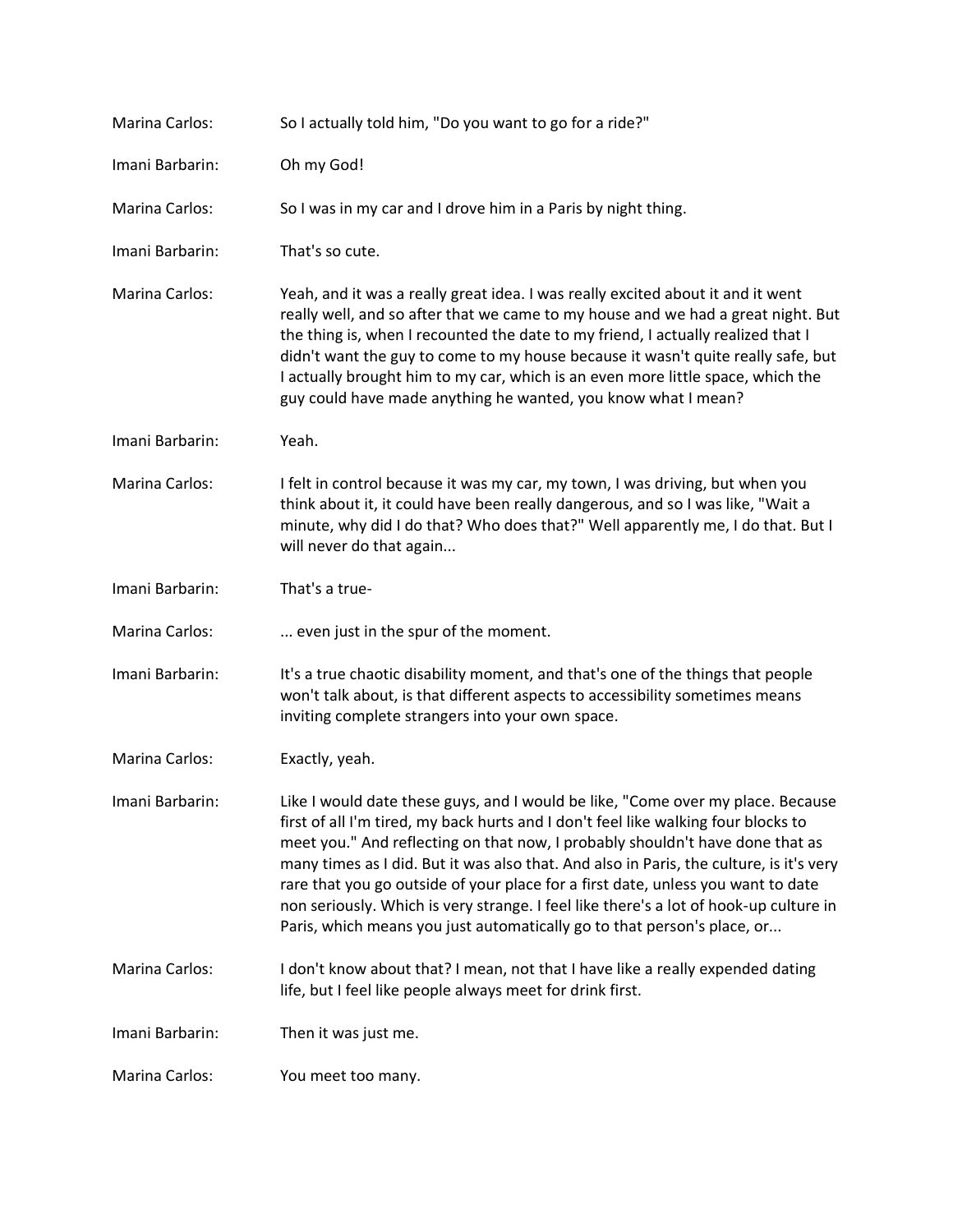| Imani Barbarin:       | I don't know why I'm well I really-                                                                                                                                                                                                                                                                                                                                                                                                                                                                                                                                                                                            |
|-----------------------|--------------------------------------------------------------------------------------------------------------------------------------------------------------------------------------------------------------------------------------------------------------------------------------------------------------------------------------------------------------------------------------------------------------------------------------------------------------------------------------------------------------------------------------------------------------------------------------------------------------------------------|
| Marina Carlos:        | I actually understand what you say about inviting people over, because our<br>houses are actually the places where we feel most comfortable and<br>autonomous. So we feel more in control and we have less to ask people to help<br>us with this or that. So it's better for us, but that's the old catch 21 catch 21 ?                                                                                                                                                                                                                                                                                                        |
| Imani Barbarin:       | You were close, catch 22.                                                                                                                                                                                                                                                                                                                                                                                                                                                                                                                                                                                                      |
| <b>Marina Carlos:</b> | Catch 21, sorry. Catch 21, because you are comfortable and you can really be<br>autonomous and you can do things yourself, but there's also all that safety<br>questioning that comes into creation.                                                                                                                                                                                                                                                                                                                                                                                                                           |
| Imani Barbarin:       | Yes, I mean, I was doing a lot of, I guess, hooking up in Paris, but it was if I<br>wanted to go over to a guy's place then it was more difficult, because it was like,<br>"Is his place accessible, are there steps? There's always steps in Paris."                                                                                                                                                                                                                                                                                                                                                                          |
| <b>Marina Carlos:</b> | Exactly, and the elevators are so little that they have                                                                                                                                                                                                                                                                                                                                                                                                                                                                                                                                                                        |
| Imani Barbarin:       | Exactly, the elevators are so tiny, why are they so small? What was the size of a<br>suitcase? "I cannot origami myself into this elevator just to get a hook up, this<br>doesn't make any sense." And then, "Is the hook up good enough that I want to<br>climb up four flights of stairs?" That's not a thing I'm going to do. Like, "You<br>come to my place and that's it." And that's dangerous, as a woman with a<br>disability, that's dangerous, and I know it's wrong but it's like gambling. But<br>yeah, it's very dangerous for us and you're just kind of hoping that nothing goes<br>wrong with these strangers. |
| <b>Marina Carlos:</b> | The thing is, so the woman layer, which is like of course as a woman, you always<br>have to protect yourself and do precautions to feel safe in the dating<br>environment, but if you also have the disability layer, it is even more things to<br>worry about and to protect yourself from, you know?                                                                                                                                                                                                                                                                                                                         |
| Imani Barbarin:       | Yeah.                                                                                                                                                                                                                                                                                                                                                                                                                                                                                                                                                                                                                          |
| <b>Marina Carlos:</b> | But sometimes you just can't protect yourself from, as you say, if nowhere is<br>accessible, the only place you can actually have a date, where you feel<br>comfortable, is your place. So what do you do, you know?                                                                                                                                                                                                                                                                                                                                                                                                           |
| Imani Barbarin:       | Exactly, and then it's like, "Do I not date if I want to feel safe? Or do I actually<br>want to do this and risk my safety?"                                                                                                                                                                                                                                                                                                                                                                                                                                                                                                   |
| Marina Carlos:        | Exactly.                                                                                                                                                                                                                                                                                                                                                                                                                                                                                                                                                                                                                       |
| Imani Barbarin:       | So another aspect to your dating life is that you are also a queer woman.                                                                                                                                                                                                                                                                                                                                                                                                                                                                                                                                                      |
| Marina Carlos:        | I am, I'm in control, yeah.                                                                                                                                                                                                                                                                                                                                                                                                                                                                                                                                                                                                    |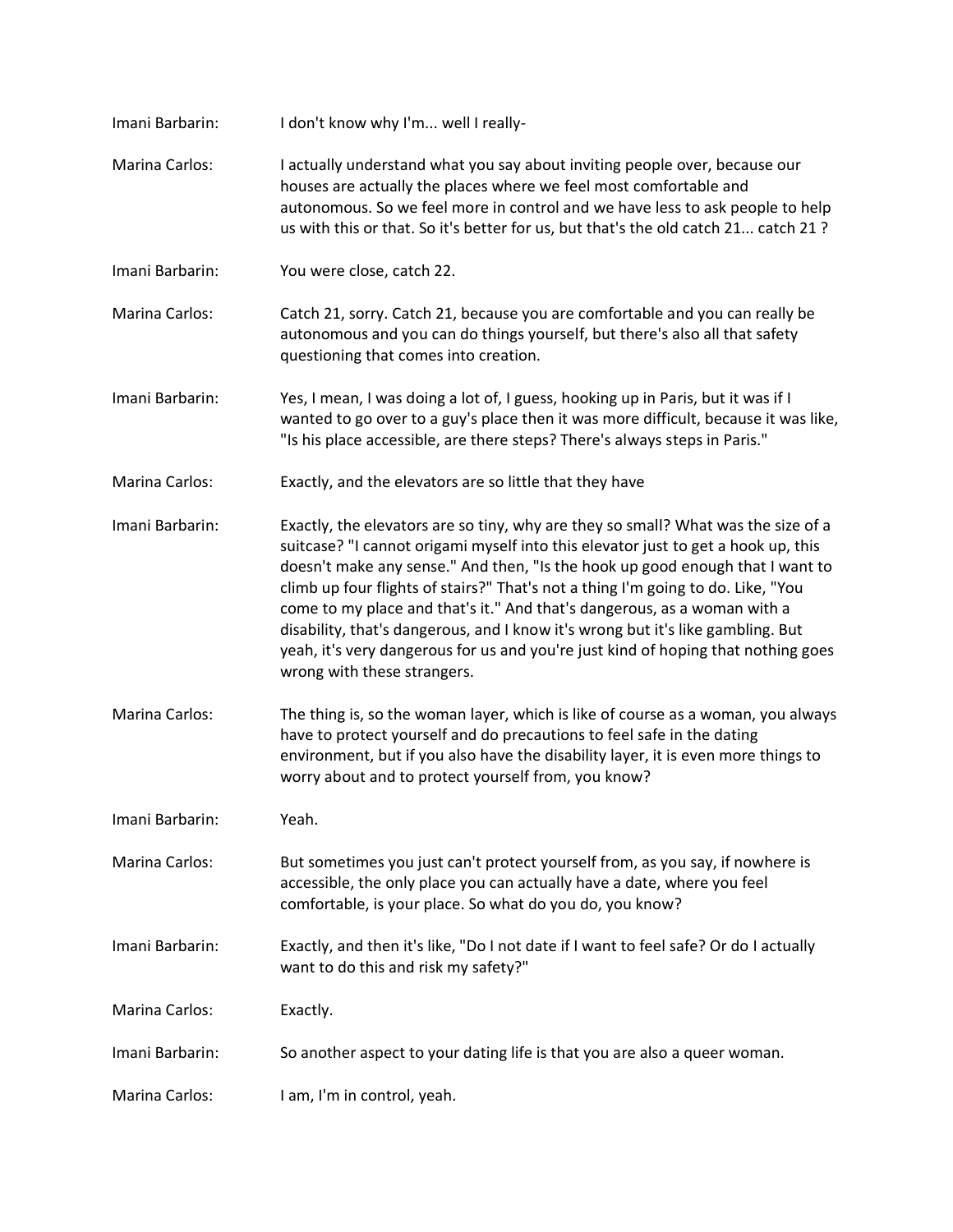- Imani Barbarin: You are a bi baby. (Singing) bye, bye, bye.
- Marina Carlos: So yeah, I came out not too long ago actually. Do you want to talk about that?
- Imani Barbarin: Oh absolutely.
- Marina Carlos: So, forever I've been dating always mans. And I've been attracted to girls, but it's always a question, like, "Are you just attracted because you appreciate women's bodies in looks? Or are you really interested in them?" And I never had that person where I was like, "Okay, I'm really having a crush and I would like to have a romantic relationship with her." And so I always look like I don't want to admit saying I'm bi, because I never had this click, you know that meeting that makes me be like, "Okay, now I know, it's confirmed." But a year ago I actually went on a dance where there was this person that I really had a crush on, and I realized, back story, like, "Okay, so now you have your answer." And it felt so natural just to have, "Okay, now I know, because that's what I felt like for boys, and now I'm clearly feeling that for another gender, and it's the same way." So clearly that means something.
- Marina Carlos: And even if it felt obvious to me, so I came out pretty quickly to my family and friends, and I'm really fortunate to have a family that always supports me, and friends who weren't even that surprised actually.
- Imani Barbarin: They were like, "Yes, thank you for updating us on things we already know."
- Marina Carlos: "Wait, didn't you already told me that?"
- Imani Barbarin: I think, "Uh?" And it's hard, as a disabled person who is bisexual as well, it kind of feels like a lot of these stereotypes between disability and dating and bisexuality go hand in hand. Like a lot of people see people who are bisexual as people who either can't choose or who have had nobody choose them. So they're looking for everybody.
- Marina Carlos: Exactly.
- Imani Barbarin: And when you're disabled and dating, it can feel like, "Is this reality? Am I just trying to open the doors for everybody, simply because I'm disabled and nobody will find me attractive, or desirable, or worthy of love?" But it's just like any sexuality, where you're attracted to who you're attracted to, you know? For me it's more like personalities, and then it was very strange because I felt like I was... I don't know if I was deeply, deeply attracted to these personalities? But I would be enchanted by these women.
- Marina Carlos: Enchanted is a nice word.
- Imani Barbarin: Yeah, enchanted. I would be like, "What in God's name..." I would not be able to stop looking at them, or trying to be in their presence, but I don't want to say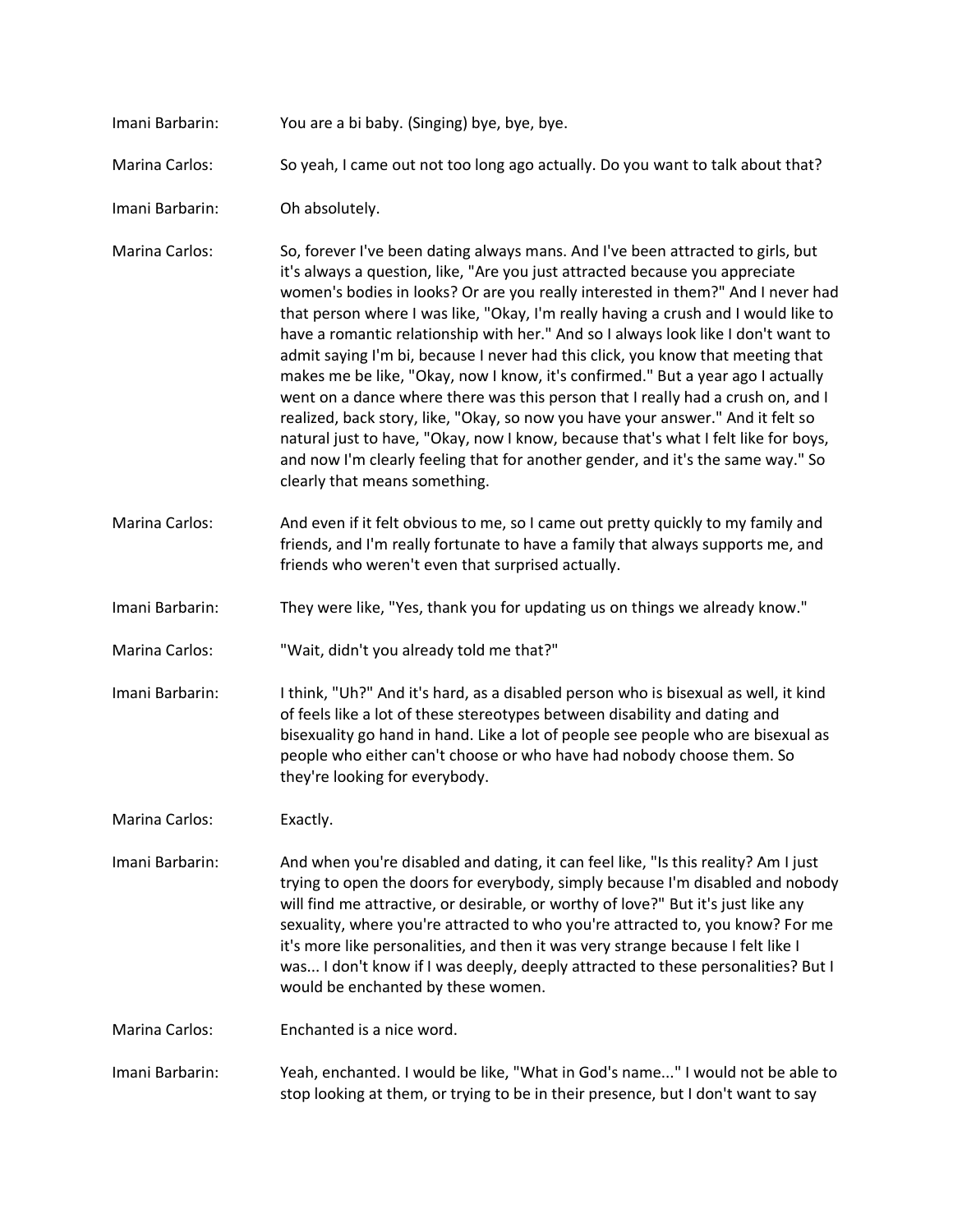|                       | anything, because it's like, "Am I really attracted to this person, or am I just<br>thinking that this is a good "option"." But no, it's like, "I'm genuinely attracted to<br>this woman, and I really, really like her." And for me it's more personality, it<br>doesn't really go along the binary. I tell myself bisexual because that's what I<br>choose to call myself, but I doesn't really go along that binary. It's like these<br>people that I am drawn in by.                |
|-----------------------|-----------------------------------------------------------------------------------------------------------------------------------------------------------------------------------------------------------------------------------------------------------------------------------------------------------------------------------------------------------------------------------------------------------------------------------------------------------------------------------------|
| Marina Carlos:        | Yeah. I'm like that too, I'm not just attracted to women and men, I'm attracted<br>by anyone. So when I say I'm bisexual I don't want people to think it's just<br>women and men, I'm attracted to everyone.                                                                                                                                                                                                                                                                            |
| Imani Barbarin:       | It's like, "Oh, okay." And to be clear, it's not like every single person, it's just the<br>wide array of people that you're attracted to.                                                                                                                                                                                                                                                                                                                                              |
| Marina Carlos:        | That's exactly, I'm not that desperate, okay.                                                                                                                                                                                                                                                                                                                                                                                                                                           |
| Imani Barbarin:       | It's just like, "Can you just talk?" And it's so hard because then the ableism<br>comes in that way too, because, "Do I talk to this person? Will they like me, or<br>will they think that I'm weird and desperate, and just trying to find anybody, just<br>anybody?"                                                                                                                                                                                                                  |
| Marina Carlos:        | And there's also the fact that when you're dating someone, an able person,<br>people are like, "Oh my God, he's a saint." "You're so lucky." And there's the<br>thing, when you find someone, even if he treats you like shit, people will be like,<br>"He went past your disabilities, so you should be fine with it."                                                                                                                                                                 |
| Imani Barbarin:       | Exactly.                                                                                                                                                                                                                                                                                                                                                                                                                                                                                |
| <b>Marina Carlos:</b> | And I'm like, "I'm still a person with feelings, so please. I really don't want to be<br>treated like shit, I really want to be respected, thank you. So if I want to not stay<br>with this person, I really can."                                                                                                                                                                                                                                                                      |
| Imani Barbarin:       | Yeah, "What a hero." Which is funny, because I dated disable men, and it's<br>always funny when we go out to restaurants, or outside, people can't tell which<br>of us is the pity date. There's like, "He, wait her what's happening here?<br>Which one of them is the hero in this equation?" It's like, "We're just going out<br>we just want our tacos, leave us alone. We want some tacos and cheese, we<br>want some queso, that's all we want, we don't want ableism as a side." |
| <b>Marina Carlos:</b> | And what about, I'm coming back to the dating apps, with how do you present<br>your bio? Do you put a picture without your crutches? Do you don't talk about it<br>on your bio, do you wait? How did you                                                                                                                                                                                                                                                                                |
| Imani Barbarin:       | You know, sometimes it varies from site to site, depending on what the<br>demographic is that uses it. Yeah.                                                                                                                                                                                                                                                                                                                                                                            |
| Marina Carlos:        | Oh, okay.                                                                                                                                                                                                                                                                                                                                                                                                                                                                               |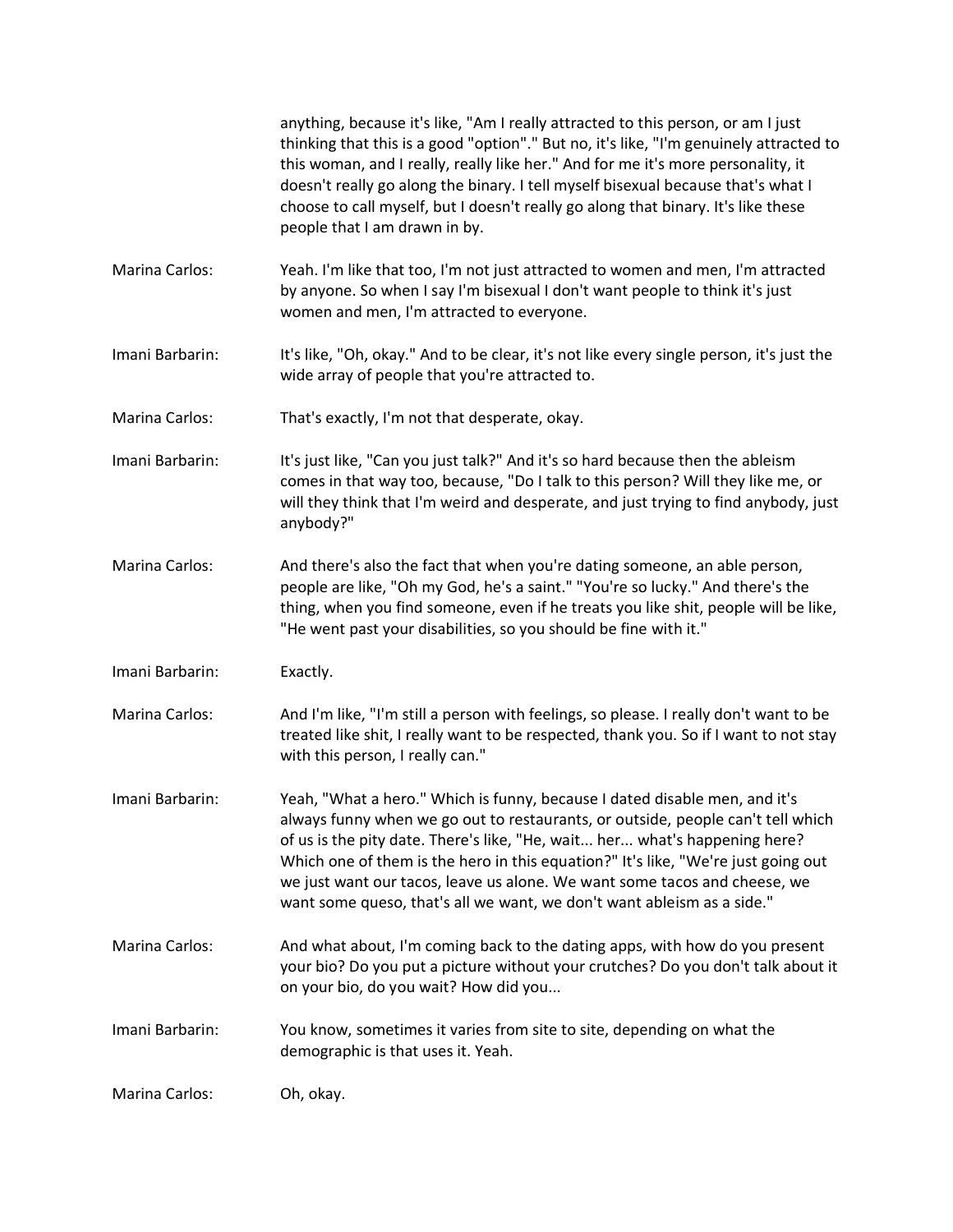- Imani Barbarin: Like a good majority of my pictures are from the waist up, simply because those are my best pictures. And then also there are a couple, like one or two with me with crutches, and then I always get responses like, "Yo, is that like temporary?" I'm like, "No, it's a permanent thing," because these are not temporary crutches in the U.S. Or I get really sexualized messages-
- Marina Carlos: Do you have temporary crutches?
- Imani Barbarin: Yes, so in the U.S. Lofstrands are long-term crutches, there are the one's that are form ones, and then the underarm ones are generally for people who have injuries. So there's a difference.
- Marina Carlos: It's just funny, talking about crutches, because when you came to Paris, you actually realize, and we had a conversations about that, that in Paris people use crutches for when they do something to their ankle, et cetera. But not really like when they have a disability.
- Imani Barbarin: Yeah, it's very strange. People give away crutches like candy, it's like candy form. In Paris it's like everybody has Lofstrand or form crutches, and so there are people who have like a sprained ankle using the same crutch as I do, but in the United States, the crutches that I use are mostly for people who have permanent or long-term disabilities that they need crutches for. So it was very strange. So when I was in Paris, the guys would be like, "Oh, did you break your ankle?"
- Marina Carlos: Yeah, because when people see crutches they don't think like a permanent thing, they think, "Oh, you just had something happen to you and in three weeks you're going to be better."
- Imani Barbarin: Exactly, and so it was very strange to be like, "No, this is permanent." And then they get confused, because I'm like, "No, this is a real thing that happens, 24/7"
- Marina Carlos: Like a question that you only got in Paris? Like in U.S. nobody asks you that?
- Imani Barbarin: No, in the U.S. nobody really asks me if my... well people do ask me if I've hurt myself or if I've gotten in a serious, serious accident. But they know that my crutches are permanent because of the way that they're so rare. But in Paris it was always different, they were always asking me when I was getting off of them, like, how I broke my ankle? "I did not break my ankle, duh." But yeah it was very strange. The treatment was different based on once they figured out it was a more permanent disability.
- Marina Carlos: Yeah, you could already see the wall come down when you say that.
- Imani Barbarin: Yeah. I mean I would also vet them very, very carefully before they even got to my place, or before we even got out, and still there were things that had nothing to do with disability that disqualified them automatically. Like there was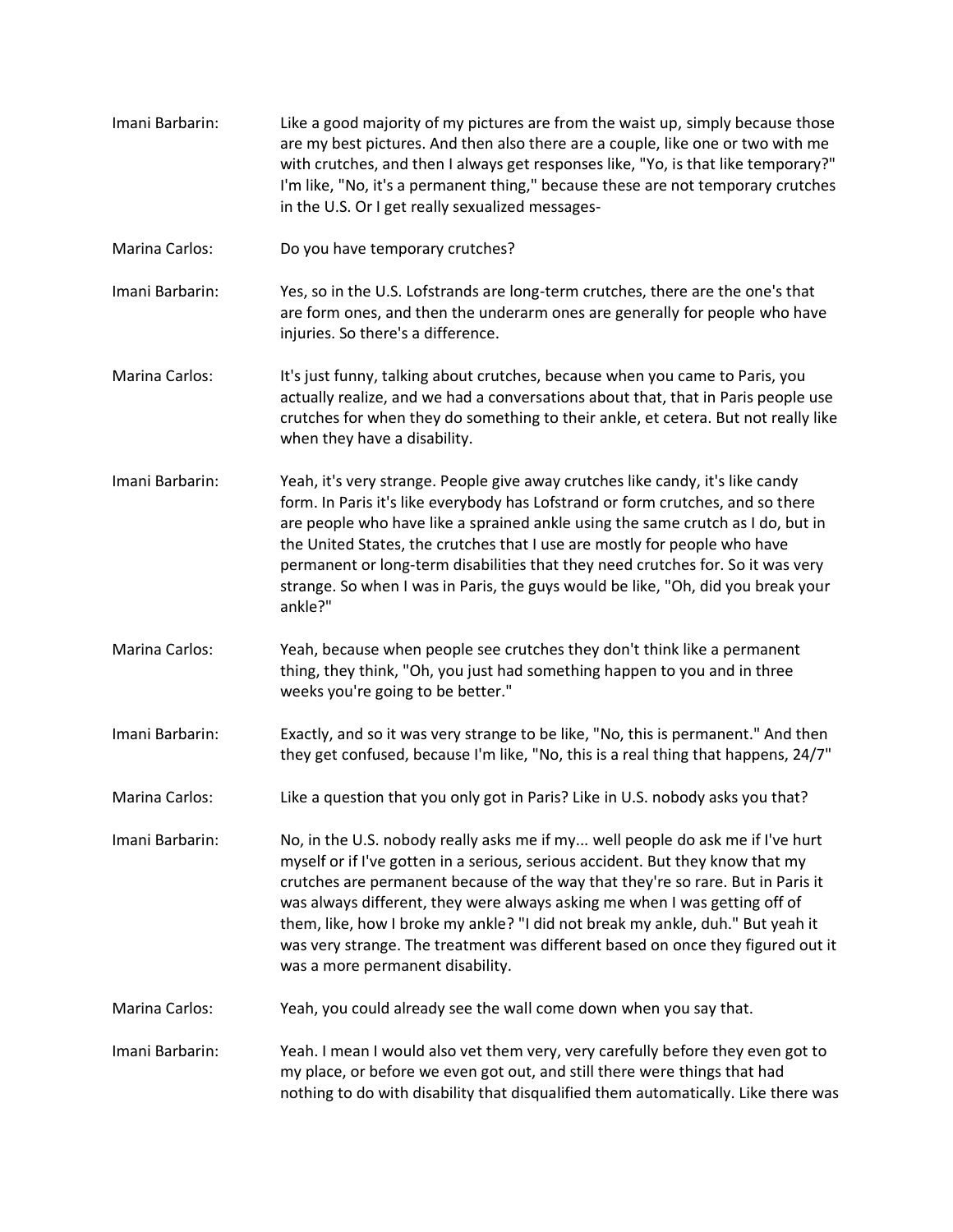|                       | one guy that kept showing me pictures of he went to Ghana for a vacation,<br>and he would show me pictures from his trip of slave ports, like where slaves<br>were sold. And I'm like, "This is not a first date, this is a history lesson, I am sad<br>now. I understand black lives matter, but can we not talk about this right now?"<br>I'm like, "This is so depressing." There was one guy that would show me videos<br>of Nigerian weddings, unprompted. I wouldn't ask to see these, and he would<br>be like, "Well, can you see yourself doing this one day?" |
|-----------------------|------------------------------------------------------------------------------------------------------------------------------------------------------------------------------------------------------------------------------------------------------------------------------------------------------------------------------------------------------------------------------------------------------------------------------------------------------------------------------------------------------------------------------------------------------------------------|
| Marina Carlos:        | The men must make a, "This is what I'm going to offer you, just be ready."                                                                                                                                                                                                                                                                                                                                                                                                                                                                                             |
| Imani Barbarin:       | And I was like, "I'm terrified, I do not want to get married." So he would do that,<br>and there was just like weird other things going on that had nothing to do with<br>disability. And I was like, "Yeah, I do have yes's and no's for me, I won't accept<br>just anything."                                                                                                                                                                                                                                                                                        |
| Marina Carlos:        | Exactly, and that's such a prominent thing, that people just think that we're just<br>going to accept everything. Even not just in dating life, but anywhere, you<br>know?                                                                                                                                                                                                                                                                                                                                                                                             |
| Imani Barbarin:       | Yeah, accept any treatment.                                                                                                                                                                                                                                                                                                                                                                                                                                                                                                                                            |
| <b>Marina Carlos:</b> | Like when [crosstalk 00:35:34] crumbles, we just have to be so brutal about<br>that.                                                                                                                                                                                                                                                                                                                                                                                                                                                                                   |
| Imani Barbarin:       | Yeah. And people kind of tell us that we have to accept whatever treatment we<br>get, or whatever we should be lucky for people to be in our lives, and it's not<br>true. Like there's genuinely horrible people. And sometimes the horribleness<br>has nothing to do with any sort of diagnosis, it's just                                                                                                                                                                                                                                                            |
| Marina Carlos:        | Exactly. You know that's like when people say, "Oh, this guy was really rude, but<br>he was disabled so I didn't tell him anything."                                                                                                                                                                                                                                                                                                                                                                                                                                   |
| Imani Barbarin:       | Right.                                                                                                                                                                                                                                                                                                                                                                                                                                                                                                                                                                 |
| Marina Carlos:        | And then you think, "What makes you think we're not going to be assholes?"<br>You know?                                                                                                                                                                                                                                                                                                                                                                                                                                                                                |
| Imani Barbarin:       | Listen, news alert, disabled is not a personality type, there are jackasses with<br>disabilities too. They can be anything they want to be, including a jackass.                                                                                                                                                                                                                                                                                                                                                                                                       |
| Marina Carlos:        | On the other extreme, disabled people can be also really great and awesome,<br>that's why they have friends and people romantically involved with them.                                                                                                                                                                                                                                                                                                                                                                                                                |
| Imani Barbarin:       | Yeah, like I don't understand how everything is a spectrum except for disabilities<br>and personalities. There's a little bit more nuance than saying that every<br>disabled person is the best disabled person, and a human angel, and heaven on<br>earth, and gross.                                                                                                                                                                                                                                                                                                 |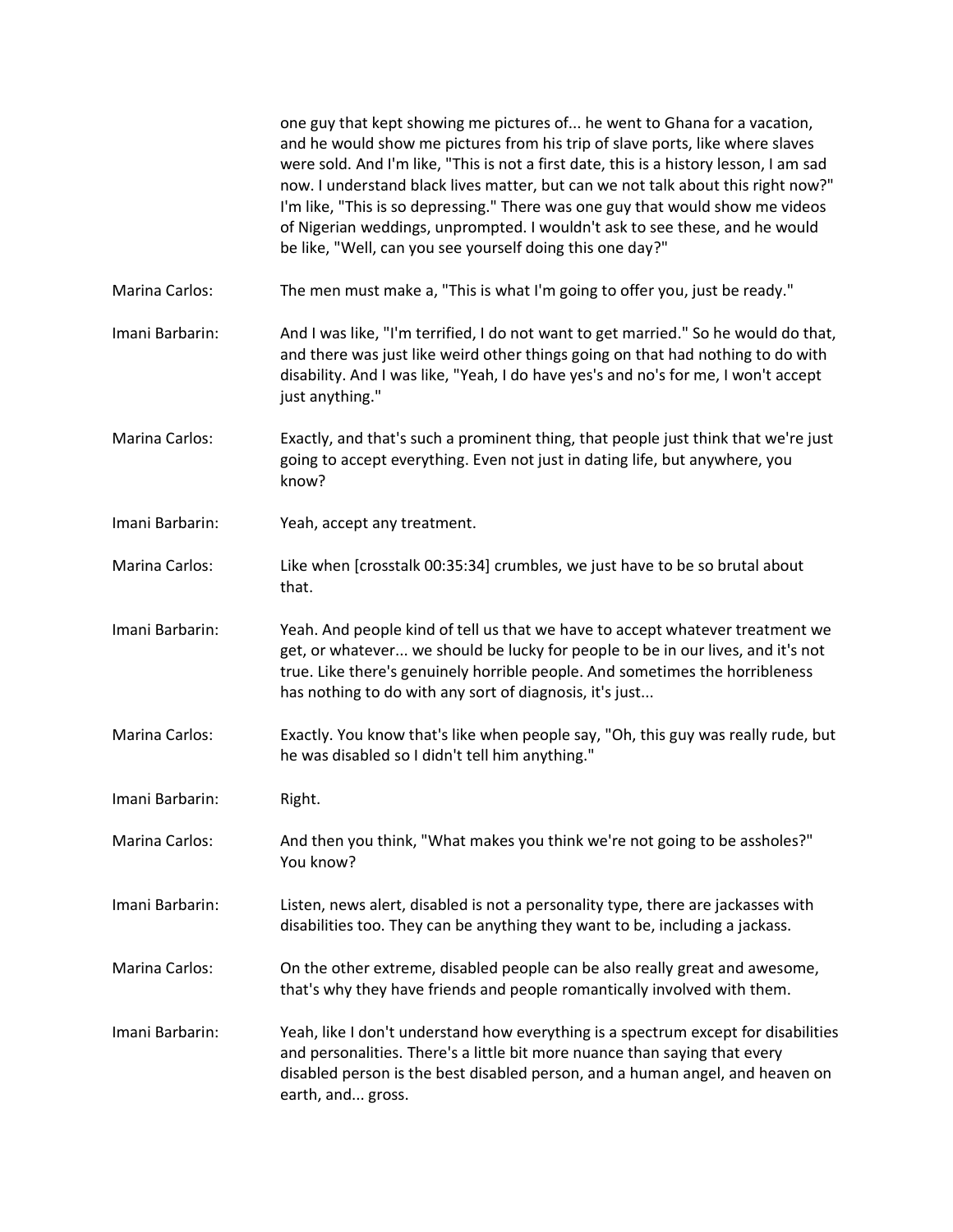| Marina Carlos:        | What's your overall experience with dating apps? Do you found that it's a good<br>thing? Did you meet a lot of people there?                                                                                                                                                                                                                                                                                                                                                                                                                                                                                                                                                                                                                                                                                                                                                 |
|-----------------------|------------------------------------------------------------------------------------------------------------------------------------------------------------------------------------------------------------------------------------------------------------------------------------------------------------------------------------------------------------------------------------------------------------------------------------------------------------------------------------------------------------------------------------------------------------------------------------------------------------------------------------------------------------------------------------------------------------------------------------------------------------------------------------------------------------------------------------------------------------------------------|
| Imani Barbarin:       | Well I met a lot more people in Paris than in the U.S. I feel like in the U.S. funnily<br>enough, it's more of an ableist society in terms of dating, even though it's super,<br>super hard to date anywhere with a disability. It was especially hard for me to<br>date here as opposed to Paris. Like there I would get people talking to me and<br>engaging conversations, and wanting to meet up. But here it was like trying to<br>coax them and trying to be like, "No, I'm actually a good "normal" person. I'm<br>actually fun to hang out with." And then there's also the pitfalls of dating<br>somebody that doesn't necessarily want to be in a relationship, and because<br>they're the first person that's really nice to you, you latch on to them and you<br>think that it's going to go far, but it just doesn't because they don't want a<br>relationship. |
| Imani Barbarin:       | And you're disappointed because this is the first person that has treated you<br>well, which is not the standard. But yeah, I think it was, funnily enough, on a<br>dating app where I found by current boyfriend, it was Twitter. Because Twitter<br>people show you [crosstalk 00:38:20].                                                                                                                                                                                                                                                                                                                                                                                                                                                                                                                                                                                  |
| Marina Carlos:        | It can be a dating app, it's like Instagram and everything, it does happen. It<br>sounds like it's all becoming dating apps also.                                                                                                                                                                                                                                                                                                                                                                                                                                                                                                                                                                                                                                                                                                                                            |
| Imani Barbarin:       | Yeah, and Facebook is now a dating app too, which is so strange. People have<br>been using Facebook as a dating app from its inception. It's like Mark<br>Zuckerberg tried to use it as a dating app when he started it, that's the whole<br>point of Facebook when he started it, an unsolicited dating app, by the way.                                                                                                                                                                                                                                                                                                                                                                                                                                                                                                                                                    |
| Marina Carlos:        | I think the internet has always been like a dating atmosphere, because they<br>were like foreign, they were like, "Are you well?" All of it was to just                                                                                                                                                                                                                                                                                                                                                                                                                                                                                                                                                                                                                                                                                                                      |
| Imani Barbarin:       | Yeah, just get-                                                                                                                                                                                                                                                                                                                                                                                                                                                                                                                                                                                                                                                                                                                                                                                                                                                              |
| Marina Carlos:        | [inaudible 00:38:58] nobody, we have relationships and friendships, so there<br>has always been that link that internet was supposed to be [crosstalk 00:39:03].                                                                                                                                                                                                                                                                                                                                                                                                                                                                                                                                                                                                                                                                                                             |
| Imani Barbarin:       | Well if it's on the internet, somebody will use it to try and smash ugly's. Like<br>that's just it, people will always try to use whatever site is on the internet for<br>hook-up app.                                                                                                                                                                                                                                                                                                                                                                                                                                                                                                                                                                                                                                                                                       |
| <b>Marina Carlos:</b> | Oh totally.                                                                                                                                                                                                                                                                                                                                                                                                                                                                                                                                                                                                                                                                                                                                                                                                                                                                  |
| Imani Barbarin:       | It's fine, like let people do what they're going to do, but I find it becomes<br>problematic when a company tries to profit of of what people already do. It's<br>just strange, and Zuckerberg, he ruined our democracy. Just kidding, I'm black<br>and American, there's no democracy. You know, but yeah, thank you for talking                                                                                                                                                                                                                                                                                                                                                                                                                                                                                                                                            |